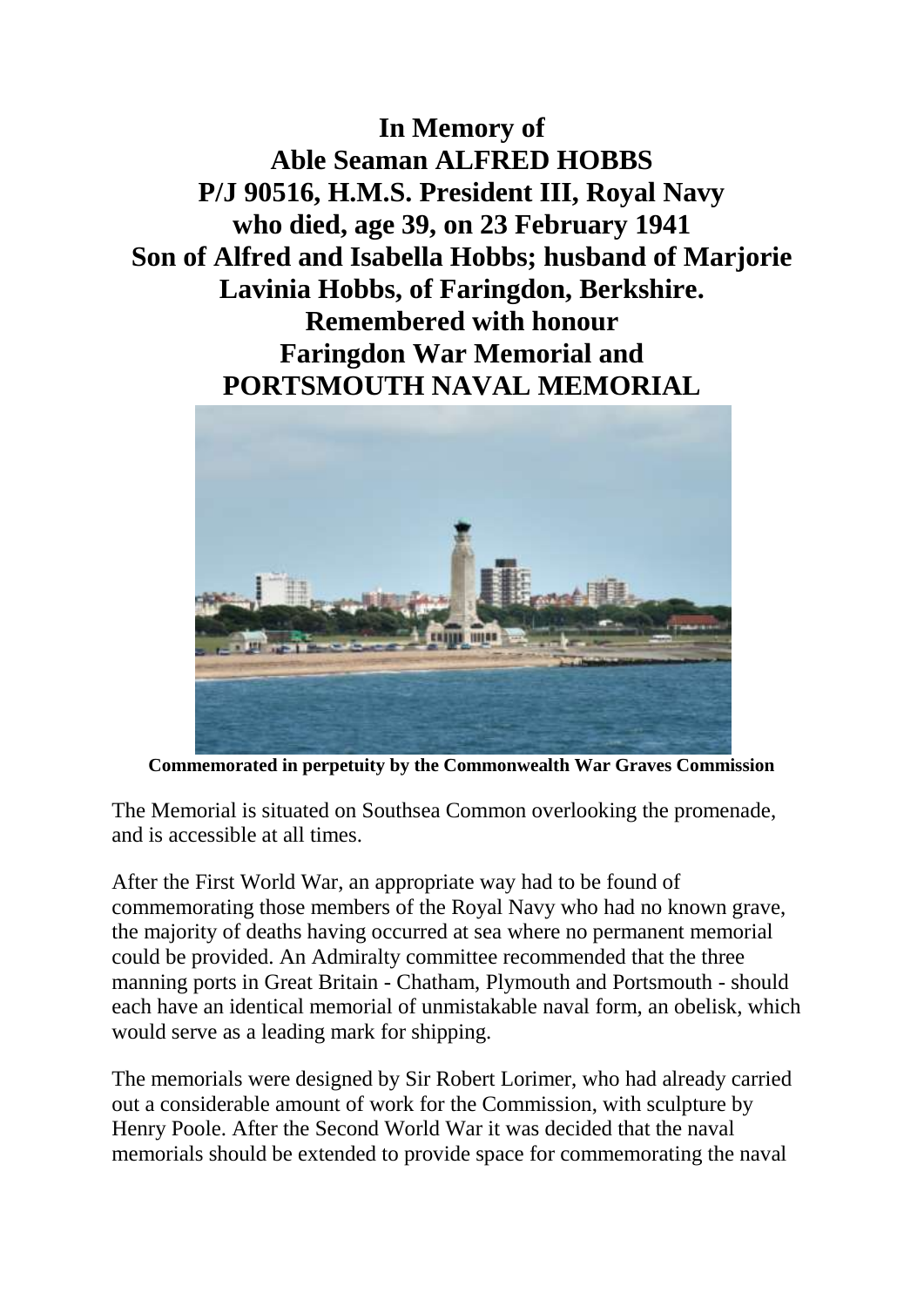dead without graves of that war, but since the three sites were dissimilar, a different architectural treatment was required for each.

The architect for the Second World War extension at Portsmouth was Sir Edward Maufe (who also designed the Air Forces memorial at Runnymede) and the additional sculpture was by Charles Wheeler, William McMillan, and Esmond Burton. Portsmouth Naval Memorial commemorates around 10,000 sailors of the First World War and almost 15,000 of the Second World War.

**Alfred Hobbs** was born in Faringdon in 1901 and lived with his parents in Ferndale St. He was the youngest of four: Henry (Harry) b 1892, James (Jimmy) b 1898 and Florence b 1896; she emigrated to Canada with her husband George Prior and daughter, Pamela. Alfred joined the Royal Navy and was trained as a Gunner at HMS President III in London.

On 23 February 1941 he was serving on the British registered merchant vessel SS Anglo Peruvian, carrying 3015 tons of coal, sailing from Tyne – Loch Ewe – Boston with Convoy OB 288. The convoy was attacked and dispersed by U-Boats. At 23.27 hours on 23 Feb 1941 the Anglo-Peruvian (Master Cyril Mervyn Quick) was hit by two torpedoes from U-96 (Captain Heinrich Lehmann-Willenbrock), broke in two and sank within three minutes southwest of Iceland.

The master, 26 crew members and two gunners were lost. 17 crew members were picked up by the British merchant SS Harberton and landed at Halifax on 4 March.

## **Report by 1st Mate - SS Anglo Peruvian**

On February 23rd, 1941, (Sunday) at 07:00 Destroyer left convoy in approx. 59 20N 18 30W. Convoy steamed on to dispersal point. Signal to disperse was made at 9 a.m. from the Commodore.

At dispersal point on Sunday night, Captain Quick of the above steamer carried out instructions as per Naval Control. At 9:00 p.m. GMT in about 59 36N 21 00W submarine attack began with the above ship first, which received two torpedoes; one in engine room, putting out all lights; the second one striking about 30 ft. abaft the first, within a few seconds. Vessel broke in two and sank in about three minutes.

Twenty seven members, including captain feared lost. Total crew 44.

## **Report by Captain - SS Harberton**

In company with Convoy OB 288, at 21:00 BST 23rd February, I received orders from Commodore to disperse and proceed independently to destination. At 23:00 BST 23rd February, we sighted a raft carrying men, so decided to ease down and attempt a rescue. Rescue was effected successfully, and seventeen